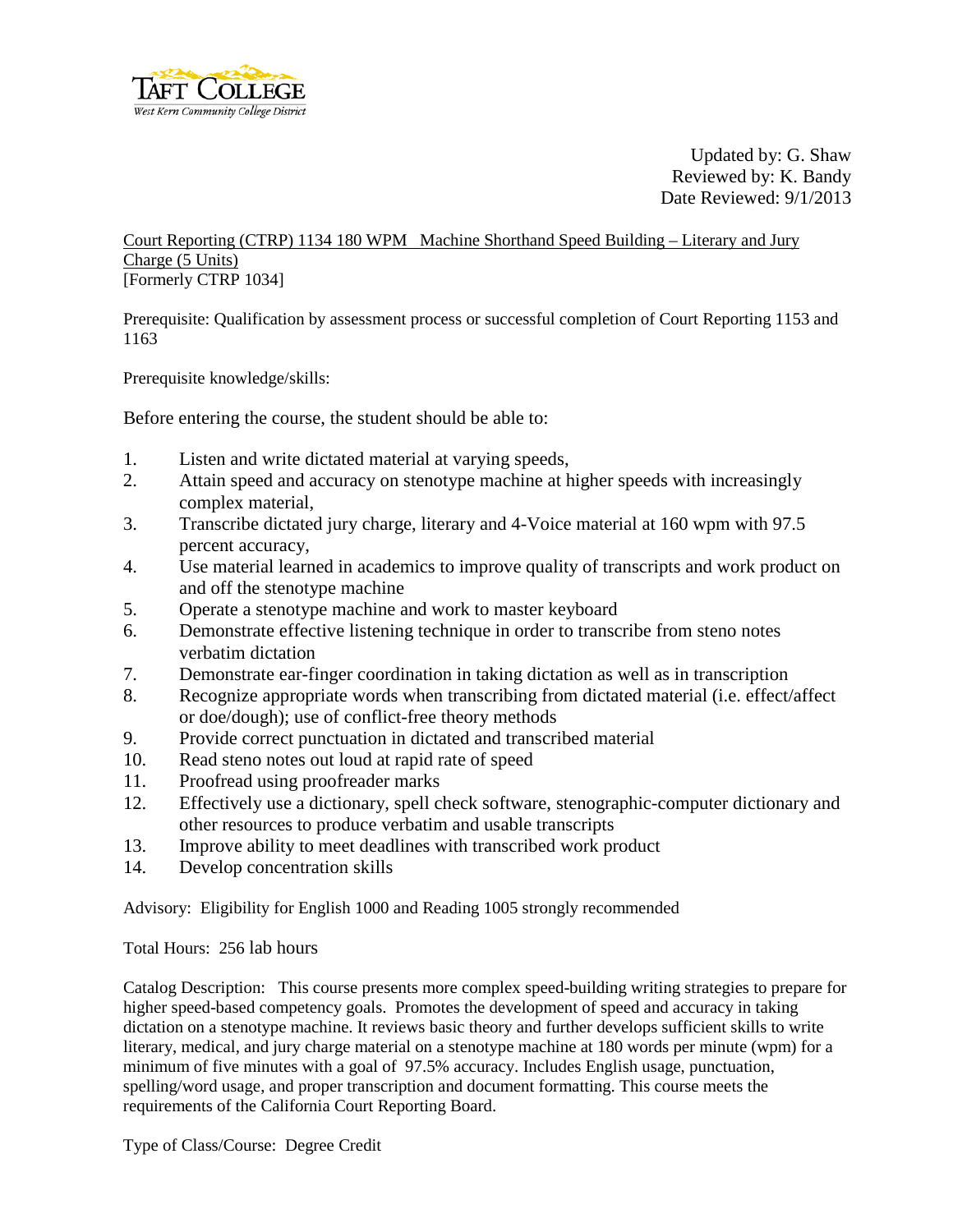

Text: Merriam-Webster Dictionary (latest edition)

Additional Materials: Stenography machine and stenograph paper

Course Objectives:

By the end of the course, a successful student will be able to:

- 1. Listen and write increasingly more complex material at varying speeds,
- 2. Attain speed and accuracy on stenotype machine at higher speeds with increasingly complex dictated material,
- 3. Pass one five-minute literary and one (1) five-minute jury charge dictation test at 180 wpm with a pass rate of 97.5%,
- 4. Use material learned in academics to improve quality of literary transcripts and work product on and off the stenotype machine,
- 5. Operate a stenotype machine and work to master keyboard,
- 6. Demonstrate effective listening technique in order to transcribe from steno notes verbatim dictation,
- 7. Demonstrate ear-finger coordination in taking dictation as well as in transcription,
- 8. Recognize appropriate words when transcribing from dictated material (i.e. effect/affect or doe/dough); use of conflict-free theory methods,
- 9. Provide correct punctuation in dictated and transcribed material,
- 10. Read steno notes out loud at rapid rate of speed,
- 11. Proofread using proofreader marks,
- 12. Effectively use a dictionary, spell check software, stenographic-computer dictionary and other resources to produce verbatim and usable transcripts,
- 13. Improve ability to meet deadlines with transcribed work product, and
- 14. Develop concentration skills.

Course Scope and Content (laboratory):

- Unit I Speed Building Techniques
	- A. Daily observations
	- B. Dictation at 180 wpm of various complex literary, medical and jury charge material
	- C. Theory techniques through timed dictation tests
	- D. Theory techniques through word usage and spelling tests
	- E. Concentration and listening skills: timed dictation tests
	- F. Read back steno notes
	- G. Complex material from legal opinion, literary and medical, and an introduction to 180 WPM multi-voice

Unit II Dictation/Transcription Outcome

- A. Daily observations
- B. Personal dictionary
- C. Identify homonyms, numbers, possessives and symbols
- D. Writing "briefs", (steno shorthand abbreviations)
- E. Read and transcribe steno notes